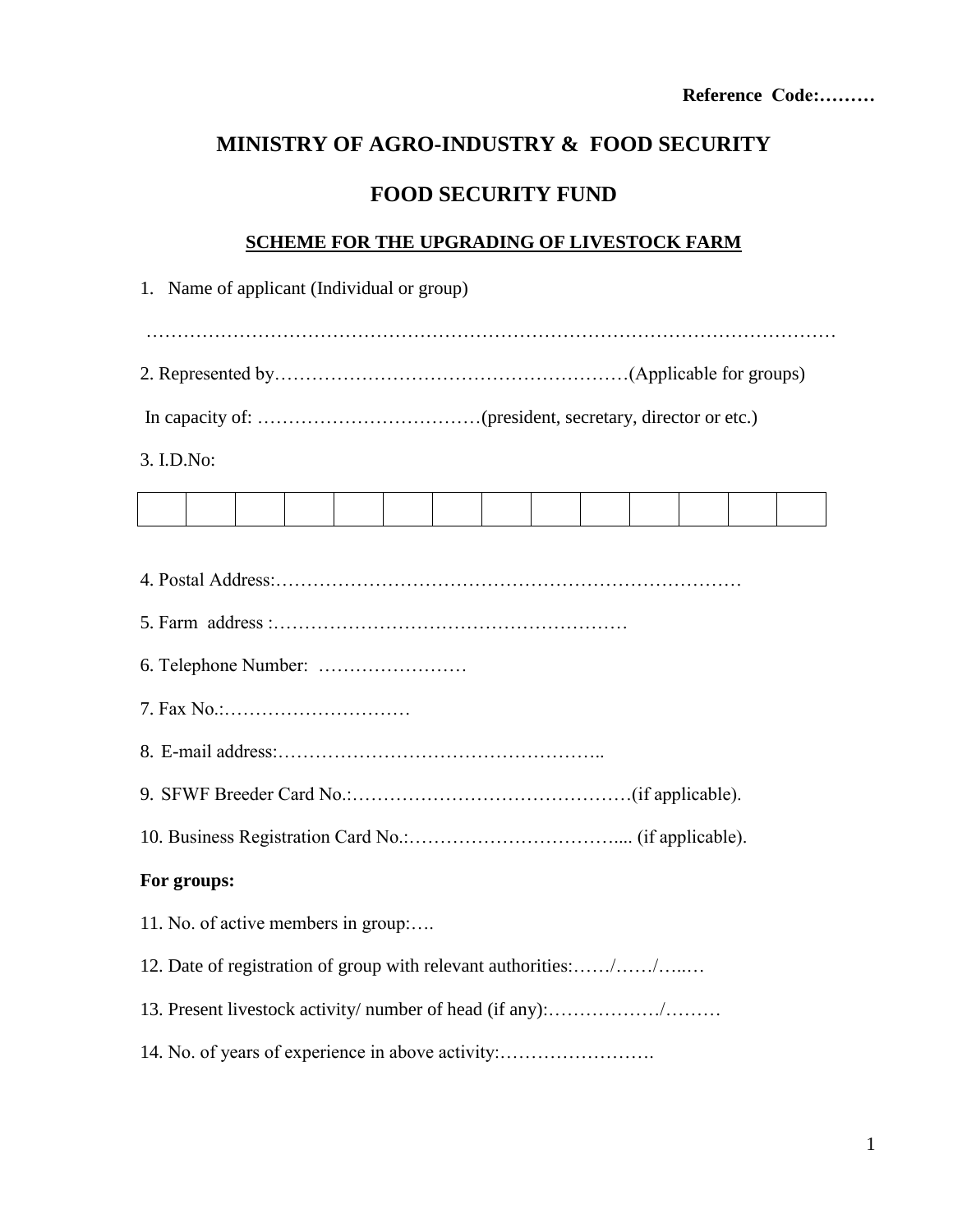15. Type of shed to be constructed/rehabilitated : Cattle Goat/sheep Pig sty Poultry (Tick) 16. Name of contractor :…………………………………………………. 17. Address of contractor :……………………………………………. 18. Tel. No. of contractor :………………. 19. Expected date of start of construction/rehabilitation :………………… 20. Expected date of completion of construction/rehabilitation :…………………. 21. Estimated cost of works :…………………………….. 22. Amount of grant applied :……………………… I,………………………………………………………., certify that above information provided is correct. Name of farmer/group representative:………………….. Signature:………………………….. Date of submission of application to FAREI:......../......../...... Office:……………………………….

Please note that

- The application form will be accepted by FAREI only if all relevant documents (as per Annex 1) are submitted with the application form.
- A contract agreement with the Ministry of Agro-Industry and Food Security shall be signed before grant is disbursed, and all terms and conditions therein shall be adhered to.